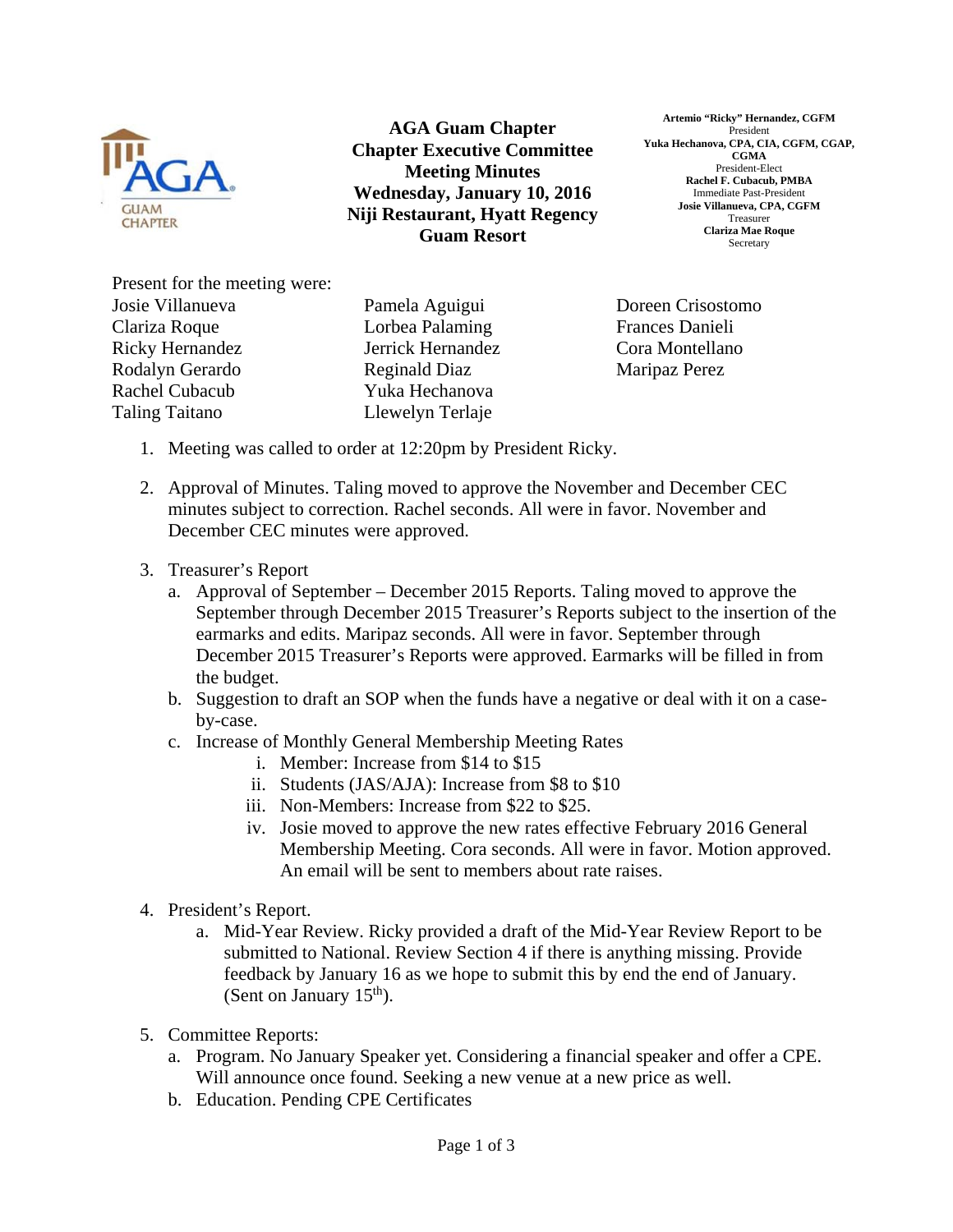- i. Pending CPE Certificates for November General Membership Meeting.
- ii. Cyber Security Training with Melvin Kwek for 4-hours. (Pending date and venue) Will write a letter to see if we can use the GPA training room. This will be held more than likely in February.
- iii. Looking for half-day training suggestions in March. Please let Rodalyn know.
- iv. 2016 GPDC planning will begin. Shooting for any three days in July, August, or September. If you are interested, please let Rodalyn know.
- c. CGFM. Discussed CGFM Practice Exam proposal of 15 practice exam scholarships. Jojo will be ordering more CGFM sets this week.
	- i. Taling moved to push the deadline for the CGFM Practice Exam Scholarship to February 29<sup>th</sup>. Pamela seconds. All were in favor. Motion approved.
	- ii. CGFM Month preparation to include requesting for the Resolution or Proclamation.
- d. Membership. Jason and Debbie were unable to attend.
	- i. Member Anniversary Announcements
	- ii. Current membership is at 166 members, but goal is 200. Ricky asked Jason to take a look at the listing and identify who hasn't renewed.
- e. Early Careers
	- i. Requesting JAS' help for outreach of flyers. Good turnout in time's past.
	- ii. Mixer scheduled for April
	- iii. Résumé building session.
- f. Accountability
	- i. Best CCR Contest FY 2014 Presentation during January Membership Meeting. Contact the winning agency for at least two representatives to award. No motion is needed to cover their meals since it was budgeted.
	- ii. Platinum: OAG (Certificate of Excellence); Gold: UOG (Certificate of Recognition);and Bronze: GPA (Certificate of Excellence)
	- iii. Encourage participation in the Certificate of Excellence.
- g. Community Service
	- i. Miss Earth Guam Pageant Ballot Tabulation (March  $7<sup>th</sup>$ ) Volunteers are Josie, Ricky, Rachel, and Rodalyn.
	- ii.  $AGA$  15<sup>th</sup> Annual 5K. Start soliciting and working on the permit. Scheduled for June 25, 2016.
- h. Scholarship
	- i. SLM Scholarship. Providing for two scholarships. President-Elect goes automatically. Since the Election is in April, the CEC needs to decide how they will select the participant for the other scholarship. Perhaps a raffle. Deadline for nominations is March 11<sup>th</sup>. Proposal in February CEC Meeting.
	- ii. Scholarship presentation will be in February. Only awarding the UOG applicants. Extra \$2,000 since no award will be made to GCC.
	- iii. Received  $2 3$  UOG applicants and 1 GCC applicant. Outreach is there. Lorbea mentioned that the problem may be the original transcript requirement.
- i. By- Laws
	- i. Timeline on Updates. AGA National sent a prototype for adoption. Final By-laws need CEC approval and 2/3 membership votes. Once approved, it will be filed at DRT. Deadline to complete this is May 2016. Date of incorporation needed.